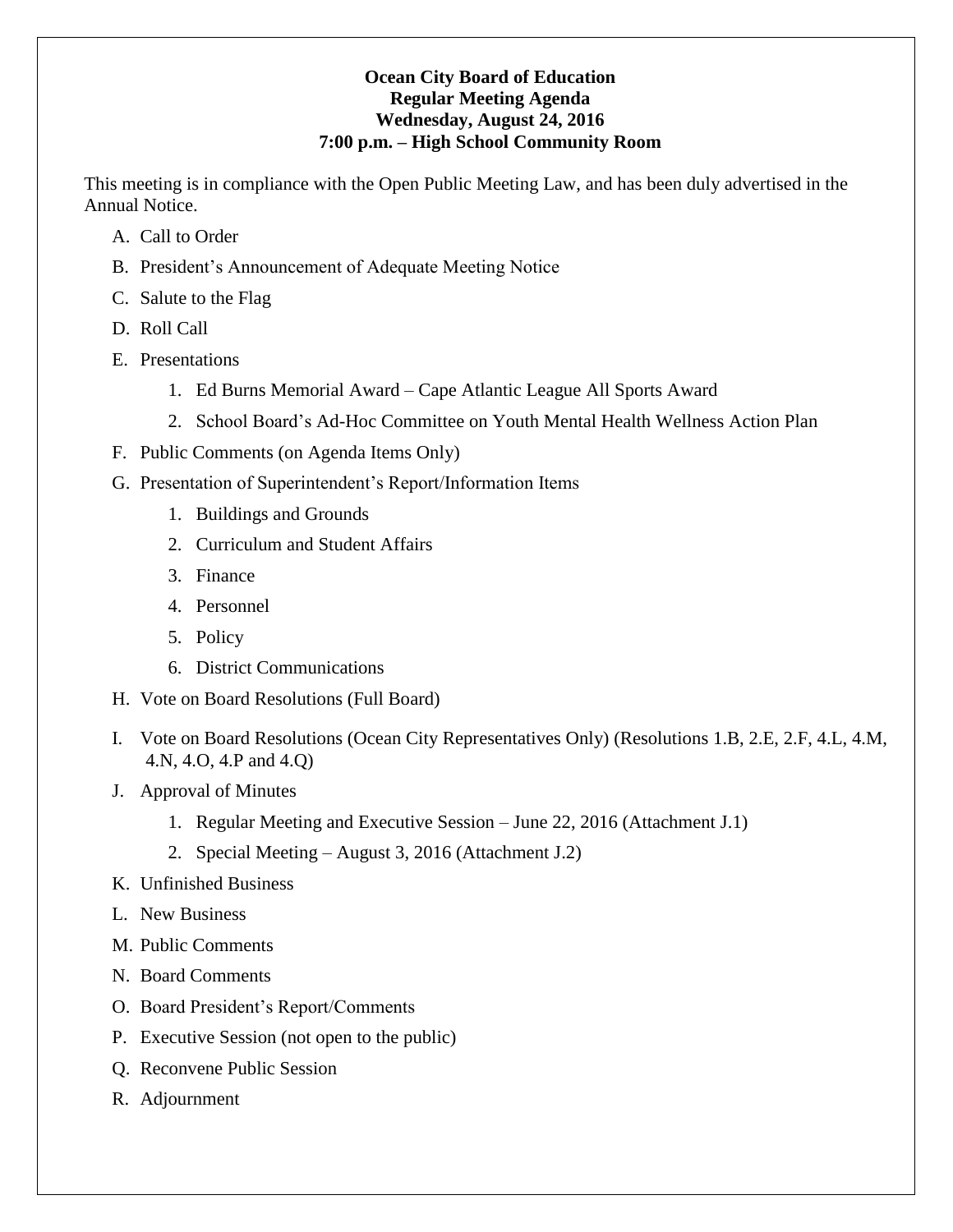#### **OFFICE OF THE SUPERINTENDENT OF SCHOOLS**

**TO:** Ocean City Board of Education

### **FROM: Dr. Kathleen Taylor, Superintendent of Schools**

**RE:** August 24, 2016 Regular Board Meeting

**MOTION:** Based on the recommendation of the Superintendent of Schools, the following resolutions are presented for formal approval by the Board of Education.

#### **1. Buildings and Grounds**

A. Use of Facilities

The Board approves the following request for the use of the High School:

| Requested By:<br>Use:<br>Date/Times:<br>Room:<br>Fee: | City of Ocean City<br><b>Concert and Benefit for OCNJ Cares</b><br>August 13, 2016 (Sat), 10:00AM-12:00PM – set up<br>August 13, 2016 (Sat), 6:00PM-10:30PM, with concert at 7:00PM<br>Auditorium and Community Room<br>No charge |
|-------------------------------------------------------|-----------------------------------------------------------------------------------------------------------------------------------------------------------------------------------------------------------------------------------|
| Requested By:<br>Use:                                 | Prime Events/Ocean City PBA<br><b>Basketball Games</b>                                                                                                                                                                            |
| Dates/Times:                                          | December 17, 2016 (Sat), 12:00PM -8:30PM with set up 11:00AM-12:00PM<br>December 18, 2016 (Sun), 12:00PM-8:30PM                                                                                                                   |
| Rooms:                                                | Community Room, Wrestling Room, Main Gym and Auxiliary Gym and<br><b>Locker Rooms</b>                                                                                                                                             |
| Fee:                                                  | \$1,012.50                                                                                                                                                                                                                        |
| Requested By:                                         | Ocean City PTA                                                                                                                                                                                                                    |
| Use:<br>Dates/Times:                                  | <b>Spring Carnival</b><br>March 24, 2017 (Fri), 5:00PM-9:00PM – set up<br>March 25, 2017 (Sat), 10:00AM-2:00PM                                                                                                                    |
| Rooms:                                                | Wrestling Room, Main Gym, Auxiliary Gym and Kitchen                                                                                                                                                                               |
| Fee:                                                  | No charge                                                                                                                                                                                                                         |
| Requested By:                                         | Prime Events/Ocean City PBA                                                                                                                                                                                                       |
| Use:<br>Dates/Times:                                  | <b>Basketball Games</b><br>March 29, 2017 (Wed), 5:00PM-8:00PM – practice<br>April 1, 2017 (Sat), 1:00PM-8:00PM – game with set up 12:00PM-1:00PM                                                                                 |
| Rooms:<br>Fee:                                        | Main Gym, Auxiliary Gym and Locker Rooms<br>\$337.50                                                                                                                                                                              |
|                                                       |                                                                                                                                                                                                                                   |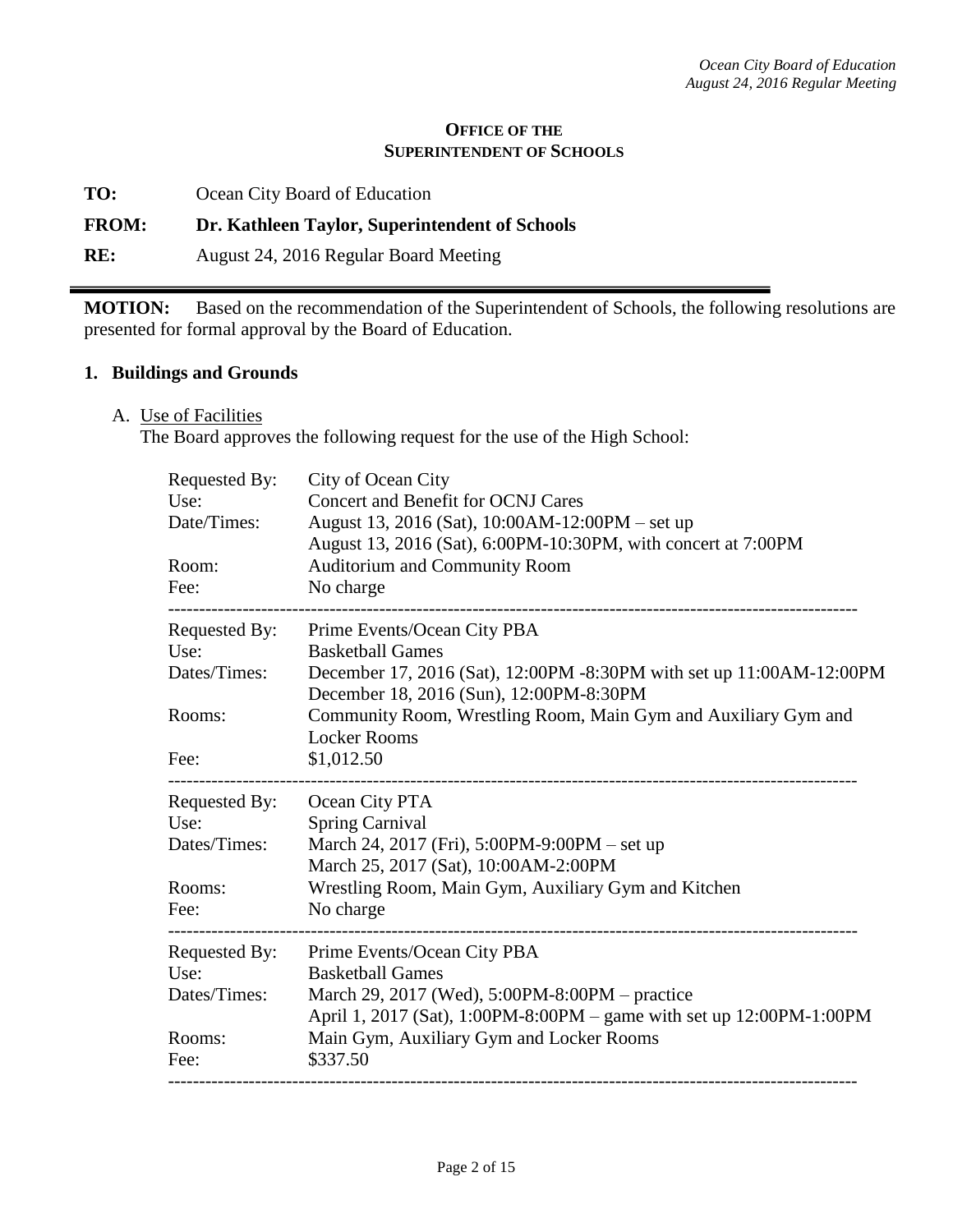| Requested By: | Ocean City PTA                                                 |
|---------------|----------------------------------------------------------------|
| Use:          | <b>District Appreciation Luncheon</b>                          |
| Date/Times:   | May 2, 2017 (Tues), 12:00PM-1:30PM with set up 11:00AM-12:00PM |
| Rooms:        | Community Room and Classroom A107                              |
| Fee:          | No charge                                                      |

# B. Use of Facilities **(Ocean City Representatives Only)**

The Board approves the following request for the use of the Intermediate School and Primary School:

Intermediate School

| Requested By:<br>Use:<br>Dates/Times:<br>Room:<br>Fee:        | City of Ocean City<br>Adult Pick-up Basketball Games<br>September 12, 2016-June 5, 2017* (Mon), 7:00PM-9:30PM<br>*not available when school is closed<br>Gym<br>No charge                                                                                                                                                                                         |
|---------------------------------------------------------------|-------------------------------------------------------------------------------------------------------------------------------------------------------------------------------------------------------------------------------------------------------------------------------------------------------------------------------------------------------------------|
| Requested By:<br>Use:<br>Dates/Times:<br>Room:<br>Fee:        | City of Ocean City<br>Men's Pick-up Basketball Games<br>September 14, 2016-June 7, 2017* (Wed), 6:00PM-8:00PM<br>*not available when school is closed<br>Gym<br>No charge                                                                                                                                                                                         |
| <b>Requested By:</b><br>Use:<br>Dates/Times:<br>Room:<br>Fee: | South Jersey Sports League<br><b>Adult Dodgeball</b><br>September 27, 2016-December 6, 2016 (Tues), 7:00PM-9:00PM<br>Gym<br>\$1,320.00                                                                                                                                                                                                                            |
| Requested By:<br>Use:<br>Dates/Times:<br>Room:<br>Fee:        | Ocean City PTA<br>PTA General Public Meetings<br>2016: October 5 and December 7 (Wed), 9:30AM-10:30AM<br>2017: February 1, April 5 (Wed) and June 1 (Thurs), 9:30AM-10:30AM<br>Multi-Purpose Room<br>No charge                                                                                                                                                    |
| Requested By:<br>Use/Dates/Rms:                               | Ocean City PTA<br>Back to School Night: 9/29/16 (Thurs), 7:00PM-8:00PM with set up 6:00PM-<br>7:00PM - Front Lobby<br>Dodgeball: 10/14/16 (Fri), 6:00PM-9:00PM with set up 4:30PM-6:00PM -<br>Multi-Purpose Room, Gym and Kitchen<br>Book Fair set up: 10/21/16 (Fri), 1:00PM-3:00PM - Library<br>Book Fair: 10/24/16-10/28/16 (Mon-Fri), 8:00AM-2:00PM - Library |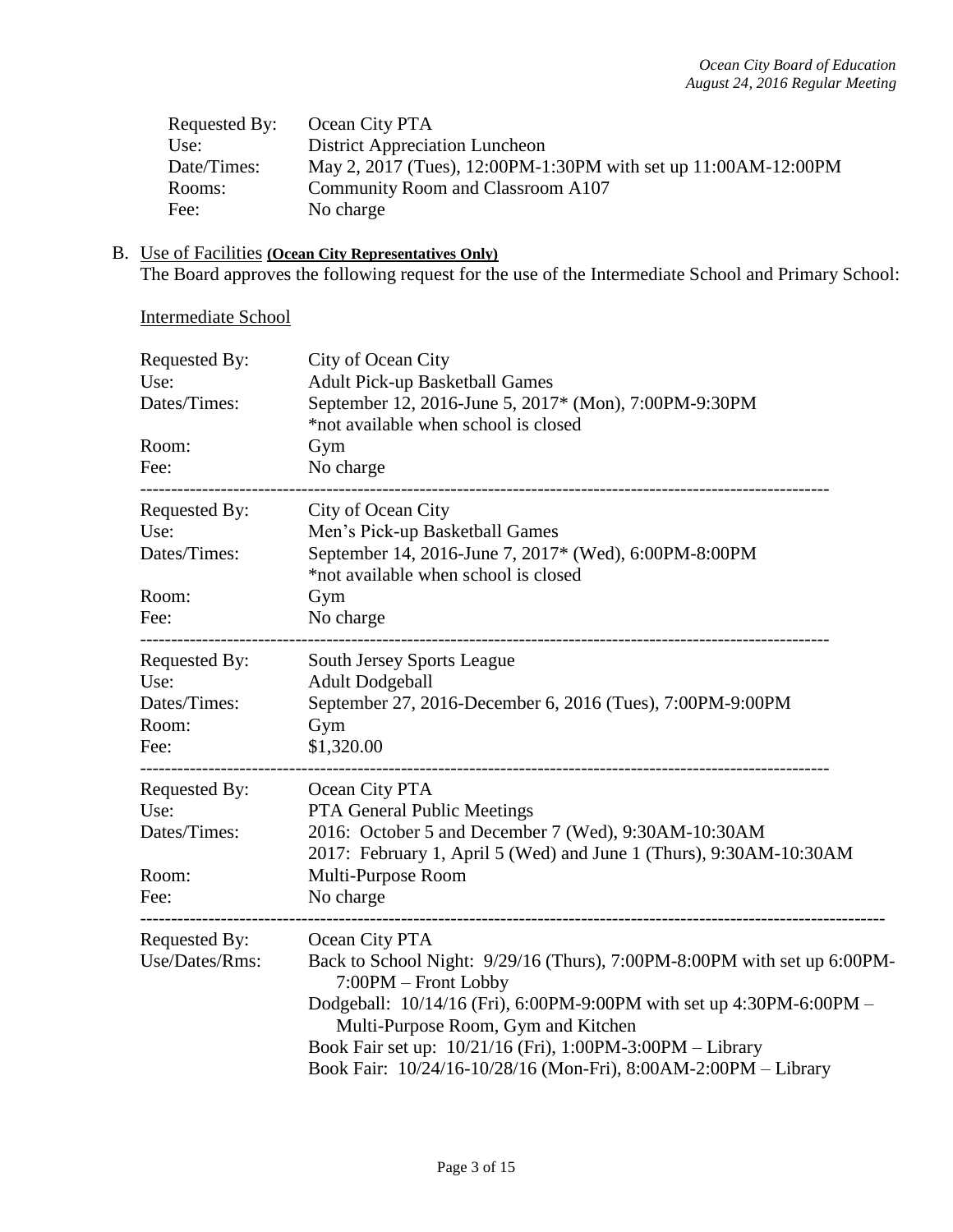|                                                        | Secret Santa Workshop set up: 12/14/16 (Wed), 9:00AM-2:00PM – Library<br>Secret Santa: 12/15/16 and 12/16/16 (Thurs & Fri), 8:30AM-1:30PM -                                                                                                                                                                                                                                    |
|--------------------------------------------------------|--------------------------------------------------------------------------------------------------------------------------------------------------------------------------------------------------------------------------------------------------------------------------------------------------------------------------------------------------------------------------------|
|                                                        | Library<br>Daddy & Daughter/Mom & Son Dance: 1/27/17 (Fri), 6:00PM-9:00PM<br>with set up 1:00PM-4:00PM – Multi-Purpose Room/Cafeteria and Kitchen<br>Relay Races: 2/24/17 (Fri), 6:00PM-9:00PM with set up 4:30PM-6:00PM -<br>Gym and Kitchen                                                                                                                                  |
|                                                        | Teacher Appreciation Luncheon: 4/25/17 (Tues), 10:00AM-1:00PM with set<br>up 8:30AM-10:00AM – Faculty Dining Room and Kitchen<br>Spring Book Fair set up: 5/12/17 (Fri), 1:00PM-3:00PM - Library<br>Spring Book Fair: 5/15/17-5/19/17 (Mon-Fri), 8:00AM-2:00PM - Library                                                                                                       |
|                                                        | Annual Hoagie Band Dinner Pick up: 5/16/17 (Tues), 4:00PM-6:00PM -<br>Kitchen<br>$8^{th}$ Grade Sun & Fun: 6/12/17 (Mon), 9:00AM-12:00PM with set up 7:00AM-<br>9:00AM – Kitchen, Basketball Courts and Baseball Fields                                                                                                                                                        |
| <b>Primary School</b>                                  |                                                                                                                                                                                                                                                                                                                                                                                |
| Requested By:<br>Use:<br>Dates/Times:                  | <b>Cub Scouts Pack 51</b><br><b>Cub Scout Meetings</b><br>September 21, 2016-June 7, 2017 ( $1^{\text{st}}$ & $3^{\text{rd}}$ Wed of every month*),<br>3:00PM-5:00PM except for October 5, 2016 and February 1, 2017 which<br>will be 1:30PM-3:00PM<br>*no meeting on $4/19/17$                                                                                                |
| Room:<br>Fee:                                          | Multi-Purpose Room<br>No charge                                                                                                                                                                                                                                                                                                                                                |
| Requested By:<br>Use:<br>Dates/Times:<br>Room:<br>Fee: | Ocean City PTA<br><b>PTA General Public Meetings</b><br>Wednesdays: November 2, 2016, January 4, 2017, March 1, 2017 and<br>May 3, 2017, 9:30AM-10:30AM<br>Multi-Purpose Room<br>No charge                                                                                                                                                                                     |
| Requested by:<br>Use:<br>Dates/Times:<br>Room:<br>Fee: | <b>Cub Scouts Pack 51</b><br>Pinewood Derby<br>February 3, 2017 (Fri), 6:00PM-8:30PM – set up<br>February 4, 2017 (Sat), 9:00AM-3:00PM – event<br>Multi-Purpose Room/Cafeteria<br>No charge                                                                                                                                                                                    |
| Requested By:<br>Use/Dates/Rms:                        | Ocean City PTA<br>Open House: $9/2/16$ (Fri), 2:00PM-3:00pm – Front Lobby<br>Room Coordinator Meeting: 9/21/16 (Wed), 3:15PM-4:15PM – Library<br>Kindergarten Welcome Dinner: 9/22/16 (Thurs), 5:30PM-6:30PM with set up<br>4:00PM-5:00PM – MPR/Cafeteria and Kitchen<br>Back to School Night: 9/27/16 (Tues), 7:00PM-8:00PM - with set up from<br>6:00PM-7:00PM - Front Lobby |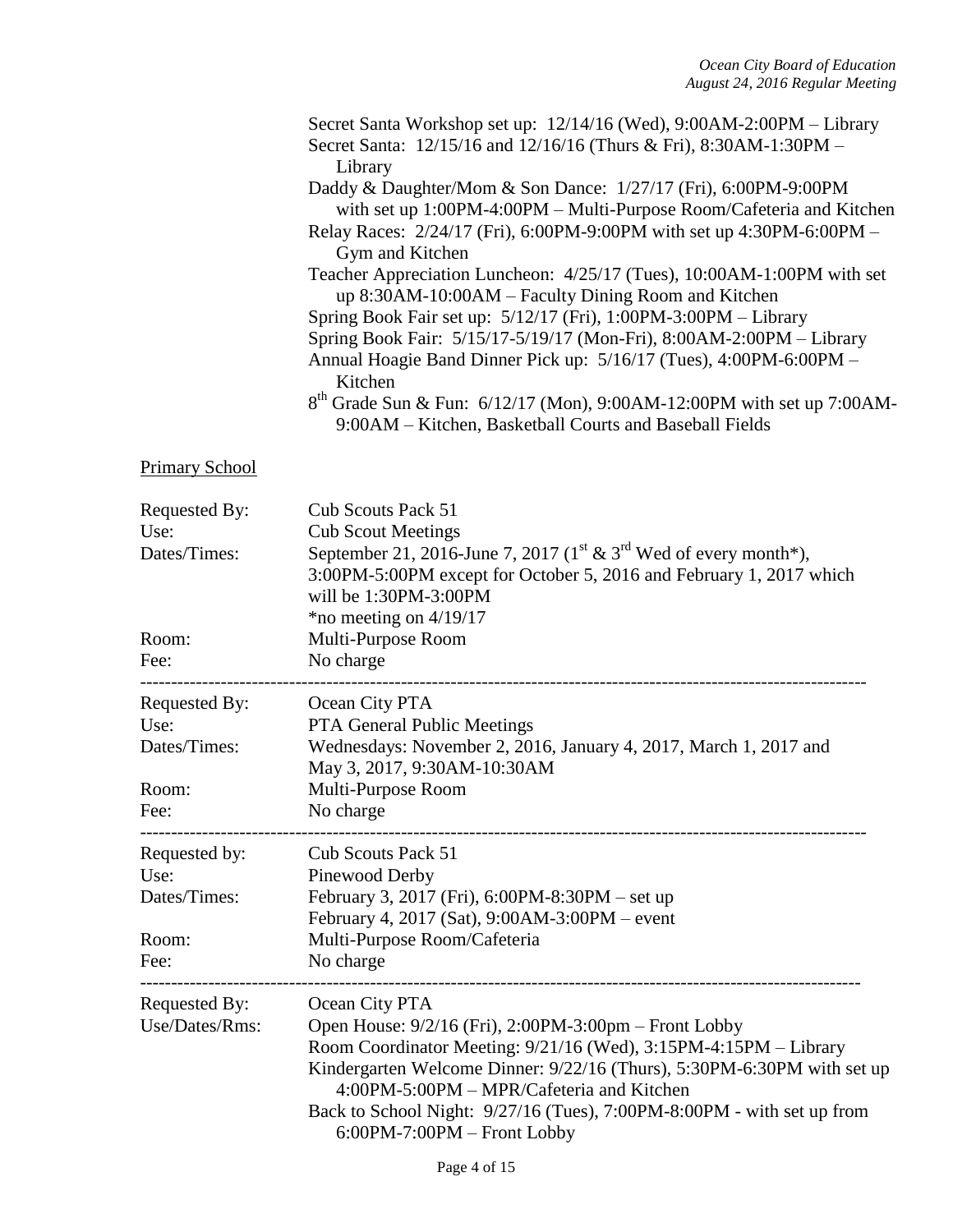|      | Scholastic Book Fair set-up: 9/30/16 (Fri), 1:00PM-3:00PM - Classrooms 506<br>and 507                                                                    |
|------|----------------------------------------------------------------------------------------------------------------------------------------------------------|
|      | Scholastic Book Fair: 10/3/16-10/7/16 (Mon-Fri), 9:00AM-3:00PM - Classrooms<br>506 and 507                                                               |
|      | Halloween Craft: 10/28/16 (Fri) 3:00PM-4:00PM, with set up 2:30PM-3:00PM -<br>MPR and Kitchen                                                            |
|      | Shoe Tying Clinics: 11/14/16-11/16/16 (Mon-Wed), 10:00AM-1:00PM -<br>Kindergarten Atrium and outside on playground                                       |
|      | Thanksgiving Craft: 11/18/16 (Fri), 3:00PM-4:00PM, with set up 2:30PM-<br>3:00PM – MPR and Kitchen                                                       |
|      | Secret Santa Workshop set up: 12/9/16 (Fri), 9:00AM-2:00PM – Classrooms<br>507 and 507                                                                   |
|      | Secret Santa Workshop: 12/12/16 and 12/13/16 (Mon & Tues), 8:30AM-<br>1:30PM - Classrooms 506 and 507                                                    |
|      | Christmas Craft: 12/15/16 (Thurs), 3:00PM-4:00PM with set up 2:30PM-3:00PM<br>- MPR and Kitchen                                                          |
|      | Valentine's Day Craft: 2/8/17 (Wed), 3:00PM-4:00PM with set up 2:30PM-<br>3:00PM – MPR and Kitchen                                                       |
|      | Daddy & Daughter/Mommy & Son Dance: 2/10/17 (Fri), 6:00PM-9:00PM<br>with set up 1:00PM-4:00PM - MPR/Cafeteria and Kitchen                                |
|      | Parent Appreciation Breakfast: 2/15/17 (Wed), 7:30AM-8:45AM- MPR/Cafeteria<br>and Kitchen                                                                |
|      | Zoo to You (Cape May Zoo): 3/3/17 (Fri), 3:00PM-4:00PM with set up<br>2:30PM-3:00PM - MPR and Kitchen                                                    |
|      | Easter Craft: 4/7/17 (Fri), 3:00PM-4:00PM with set up 2:30PM-3:00PM- MPR<br>and Kitchen                                                                  |
|      | Spring Book Fair set up: 4/7/17 (Fri), 1:00PM-3:00PM - Classrooms 506 & 507<br>Spring Book Fair: 4/10/17-4/13/17 (Mon-Thurs), 8:00AM-2:00PM - Classrooms |
|      | 506 and 507<br>Teacher Appreciation Luncheon: 4/27/17 (Thurs), 10:00AM-1:00PM with set                                                                   |
|      | up 8:30AM-10:00AM - Kitchen and Classrooms 506 and 507<br>$3rd$ Grade Field Day: 6/8/17 (Thurs), 10:00AM-2:00PM – MPR and Kitchen                        |
| Fee: | No charge                                                                                                                                                |

| <b>Informational Items</b> |  |
|----------------------------|--|
|                            |  |

| Fire Drills for June and July                                 |                                |  |
|---------------------------------------------------------------|--------------------------------|--|
| Ocean City High School                                        | June 8, 2016 and July 6, 2016  |  |
| Ocean City Intermediate School June 3, 2016 and July 22, 2016 |                                |  |
| <b>Ocean City Primary School</b>                              | June 8, 2016 and July 12, 2016 |  |

## **Security Drills**

| Ocean City High School                                        | June 6, 2016 and July 29, 2016 |
|---------------------------------------------------------------|--------------------------------|
| Ocean City Intermediate School June 9, 2016 and July 18, 2016 |                                |
| <b>Ocean City Primary School</b>                              | June 6, 2016 and July 13, 2016 |

- Discussion
- Buildings and Grounds Committee Report Mr. Oves, Chairperson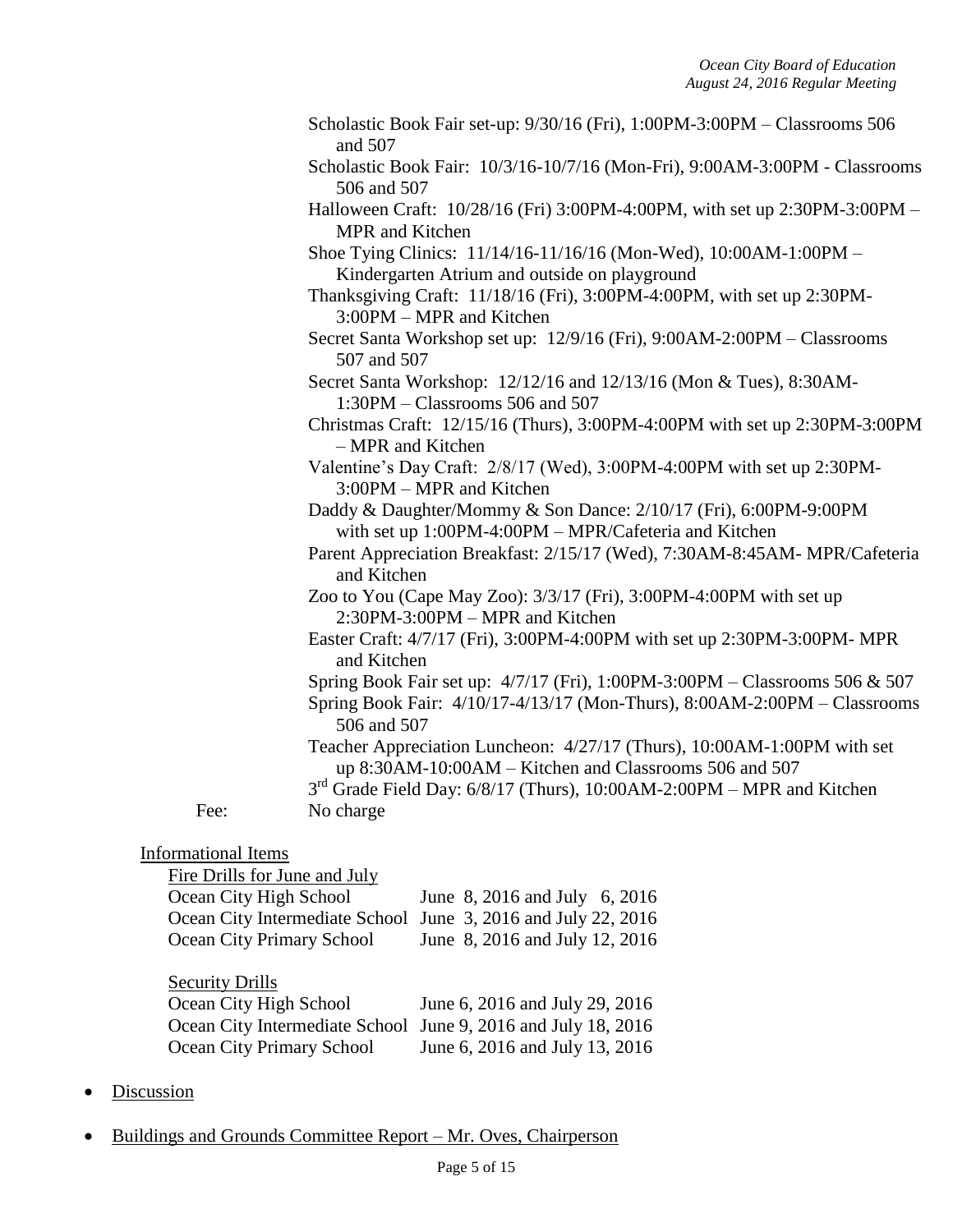### **2. Curriculum and Student Affairs**

- A. Adoption of New Jersey Student Learning Standards
	- The Board adopts the following New Jersey Department of Education standards for the 2016-17 school year:
		- New Jersey Student Learning Standards, English Language Arts
		- New Jersey Student Learning Standards, Science
		- New Jersey Student Learning Standards, Mathematics
- B. Re-Adoption of New Jersey Student Learning Standards

The Board re-adopts the following New Jersey Department of Education standards for the 2016-17 school year:

- New Jersey Student Learning Standards, 21st Century Life and Careers
- New Jersey Student Learning Standards, Comprehensive Health and Physical Education
- New Jersey Student Learning Standards, Social Studies
- New Jersey Student Learning Standards, Technology
- New Jersey Student Learning Standards, Visual and Performing Arts
- New Jersey Student Learning Standards, World Languages
- C. High School Field Trip Request (Attachment #2.C) The Board approves the attached High School Field Trip list.
- D. Athletic Competition Home Schooled Child The Board approves the request for a home-schooled child to participate in the Ocean City High School Athletic Program in accordance with Board Policy #2431, Athletic Competition.
- E. Primary School Field Trip Request (Attachment #2.E) **(Ocean City Representatives Only)** The Board approves the attached Primary School Field Trip list.
- F. Waiver Policy #5112, Entrance Age **(Ocean City Representatives Only)**  The Board approves waiving School District Policy #5112, Entrance Age for student #1000024900.
- Informational Items (Attachments) Out-of-School Suspension Reports for June 2016
- Discussion
- Curriculum and Student Affairs Committee Report Mrs. McAlister, Chairperson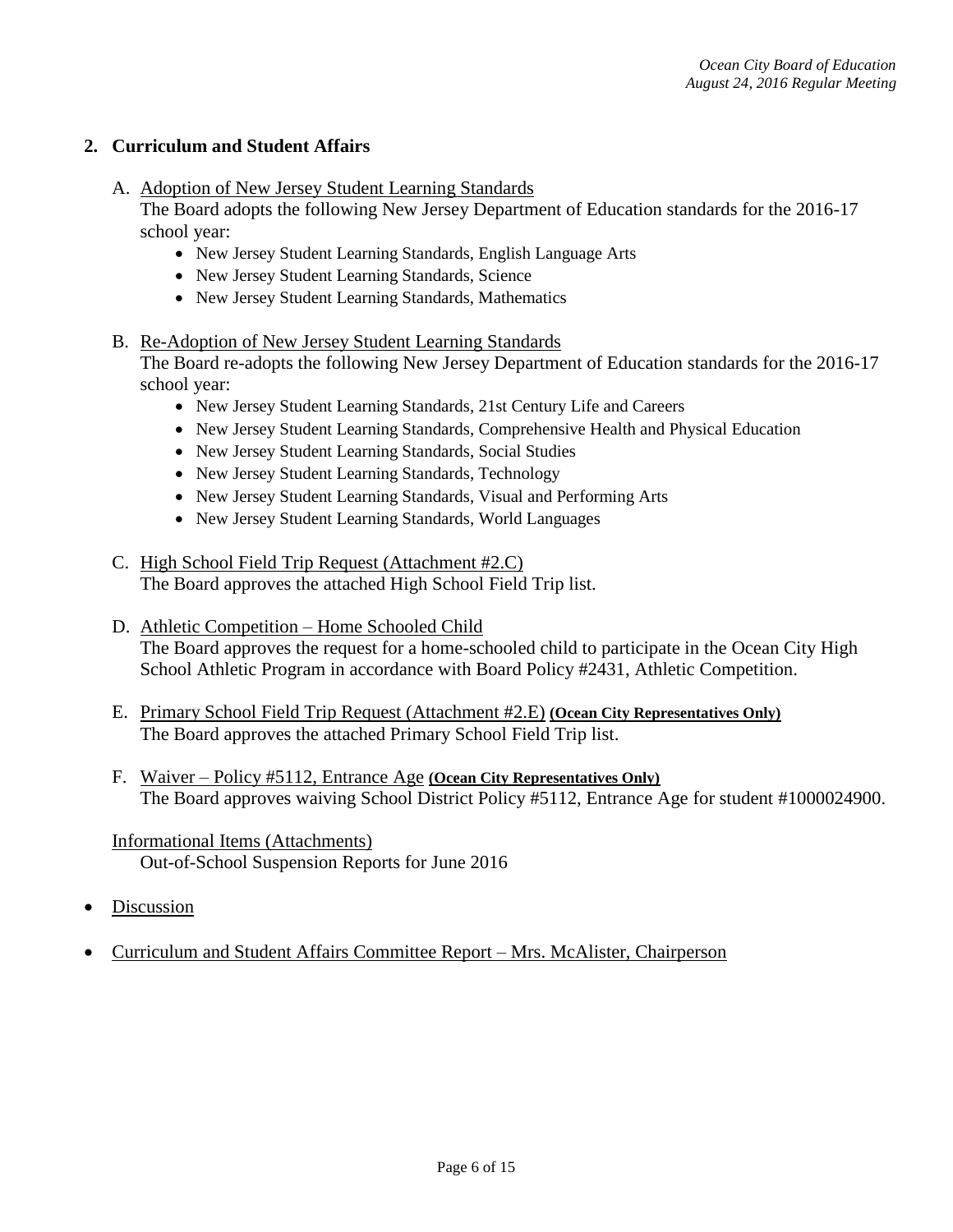### **3. Finance**

- A. Bill List (Attachment #3.A) The Board approves payment of bills for August 2016 in the amount of \$3,733,795.65.
- B. Secretary and Monthly Cash Reconciliation Reports (Attachment #3.B) The Board approves the Board Secretary's Monthly Financial Report and the Monthly Cash Reconciliation Report for June 2016 and July 2016.
- C. Line Item Transfers (Attachment #3.C) The Board approves the revenue and appropriation transfers for June 2016 and July 2016. The Board also acknowledges receipt of the State of NJ mandated transfer reconciliation form for June 2016 and July 2016.
- D. Travel & Expense Reimbursement (Attachment #3.D) The Board approves the August 2016 list of Board of Education Members and School District Staff travel and related expense reimbursements.
- E. Food Service Report (Attachment #3.E) The Board accepts the Food Service Monthly Finance Report for June 2016.
- F. Resolution Authorizing Award of Educational Data Services Cooperative Bid (Attachment #3.F) The Board accepts the Educational Data Services' bids received by the Glen Rock School District for the NJ Cooperative Bid members and awards the Ocean City School District portions to the low bidders as identified on the attached.
- G. Pool Contract (Attachment #3.G) The Board approves the contract with the City of Ocean City for the use of the Ocean City Aquatic Center pool effective September 12, 2016 through June 7, 2017 in the amount of \$17,200.
- H. Acceptance of Nonpublic Textbook Aid The Board accepts Nonpublic Textbook Aid for Westminster Christian Academy for the 2016-17 school year in the amount of \$2,882.
- I. Acceptance of Nonpublic Technology Aid The Board accepts Nonpublic Technology Aid for Westminster Christian Academy for the 2016-17 school year in the amount of \$1,040.
- J. IDEA Consortium 2017

The Board authorizes the Ocean City School District to be the lead agency in the fiscal year 2017 IDEA Consortium with the Sea Isle City School District as the participant agency.

K. District IDEA Grant Application Submission The Board authorizes the School District's submission of the IDEA FY 2017 grant application in the amounts of \$543,680 for IDEA Basic and \$15,279 for IDEA Preschool.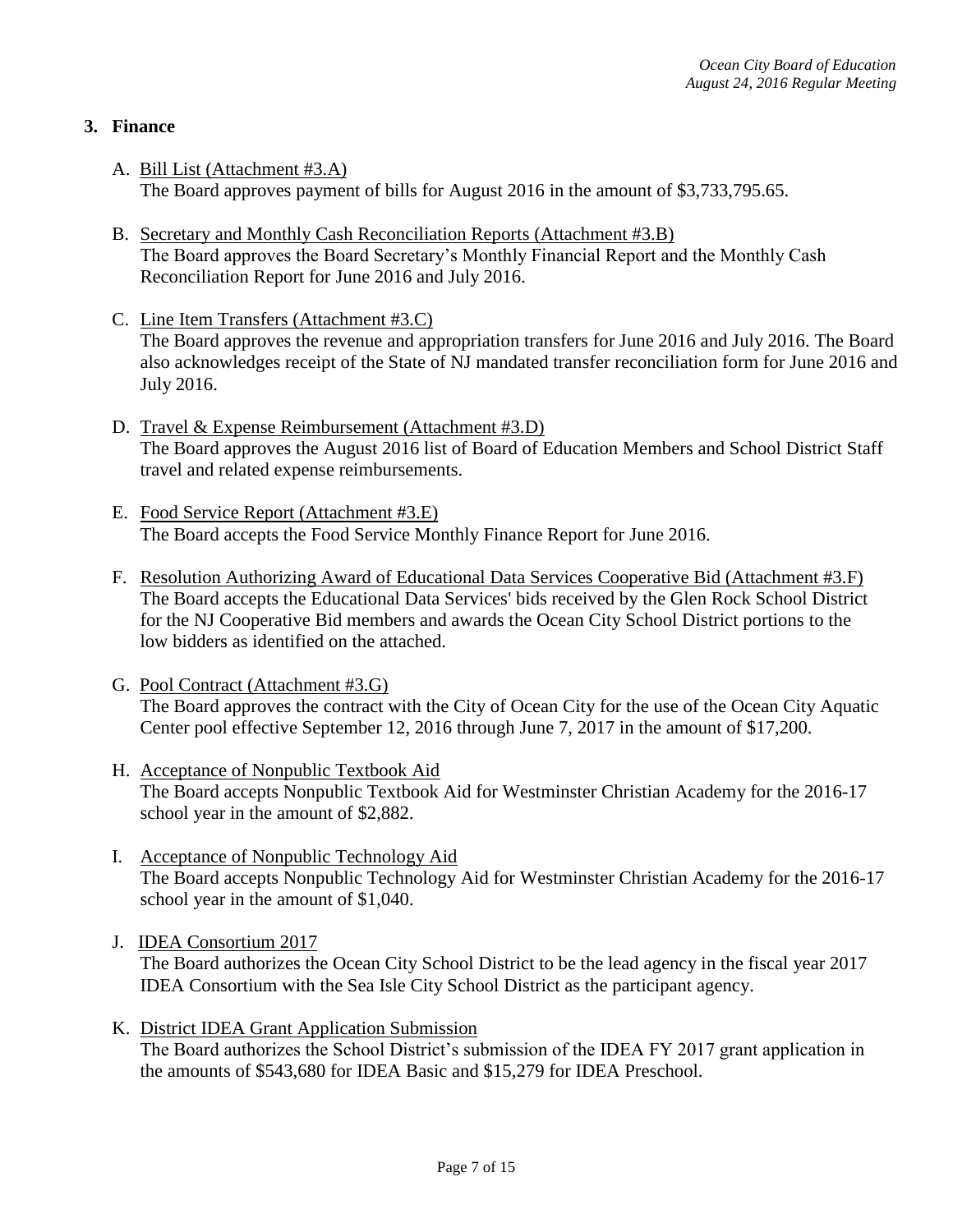L. Agreement

The Board approves a High School Partnership Program Agreement between the Ocean City Board of Education and Richard Stockton University with the tuition rate to be \$100 per academic credit. The following courses will be offered under this agreement for the 2016-17 school year:

| <b>High School/District Course</b> | <b>Stockton Course</b>                         |
|------------------------------------|------------------------------------------------|
| Pre-Calculus                       | Math 1100 Pre-Calculus (4 cr.)                 |
| AP Biology                         | Biology 1200/1205 - Cells and Molecule (5 cr.) |
| TV/Media Production 3 ADV          | GAH 1226 Techniques of Film and Video          |
|                                    | Production (4 cr.)                             |

• Discussion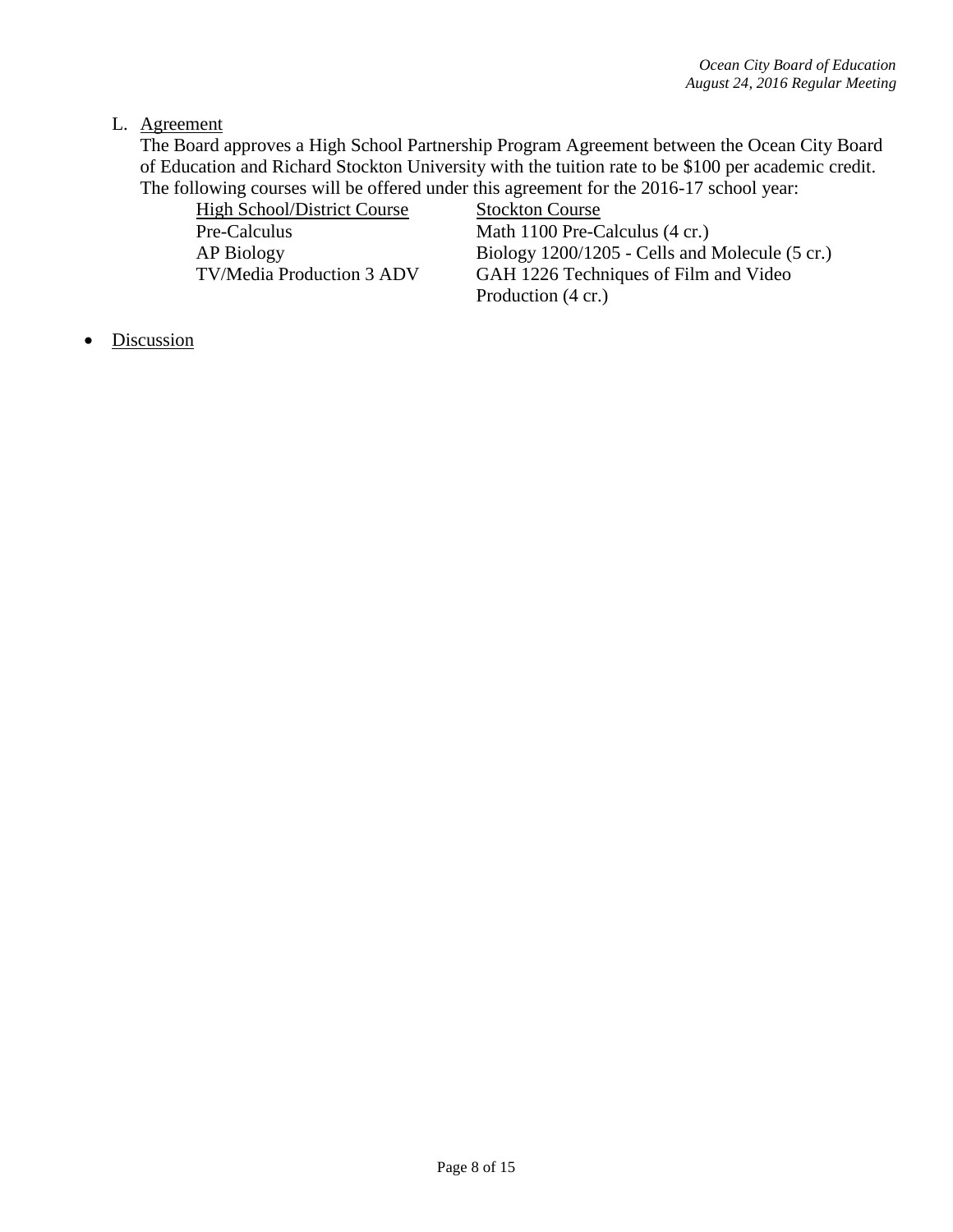- **4. Personnel** (All motions are upon Superintendent's recommendation:)
	- A. Substitutes (Attachment #4.A) roll call vote The Board approves the attached criminal history approved/HIB trained substitutes and sporting event workers for summer 2016 and the 2016-17 school year.
	- B. Resignation District Supportive Staff roll call vote The Board accepts the resignation of Taylor Reeves, special education aide, effective August 18, 2016.
	- C. New Hire District Supportive Staff roll call vote The Board approves Kendra Allegretto, special education aide, effective September 1, 2016 through June 30, 2017, at step 1, 7 hours per day, \$20,892, (includes \$600 educational stipend).
	- D. New Hire District Supportive Staff roll call vote The Board approves Robert Liess, special education aide, effective September 1, 2016 through June 30, 2017, at step 1, 7 hours per day, \$20,892, (includes \$600 educational stipend).
	- E. New Hire District Supportive Staff roll call vote The Board approves Kathryn Zammit, special education aide, effective September 1, 2016 through June 30, 2017, at step 1, 7 hours per day, \$20,292 (pending criminal history approval).
	- F. District Federal Grant Salary Allocations roll call vote The Board authorizes the following District special education aides' salary allocations to be charged to Federal Grant IDEA Basic FY 17 for the 2016-17 school year:

| Janice Annarelli     | \$22,521 |
|----------------------|----------|
| Ryan Clark           | \$21,095 |
| <b>Ashley Evans</b>  | \$21,297 |
| <b>Joyce Franks</b>  | \$21,703 |
| Patricia Gallagher   | \$21,297 |
| Nancy Hurley         | \$21,103 |
| Kara Janson          | \$21,095 |
| Sandra Kooker        | \$26,213 |
| Kathryn Lavin        | \$26,813 |
| <b>Joanne Martin</b> | \$20,900 |
| Maria Mateer         | \$21,297 |
| Patricia Richards    | \$28,018 |
| <b>Bruce Twiggs</b>  | \$21,297 |
| Karen Wallenstein    | \$21,521 |
| Kathryn Zammit       | \$20,292 |
|                      |          |

G. High School Co-Curricular Activity Sponsors, Stipends and Volunteer (Attachment #4.G) – roll call vote

The Board approves the High School co-curricular activity sponsors, stipends and volunteer for the 2016-17 school year.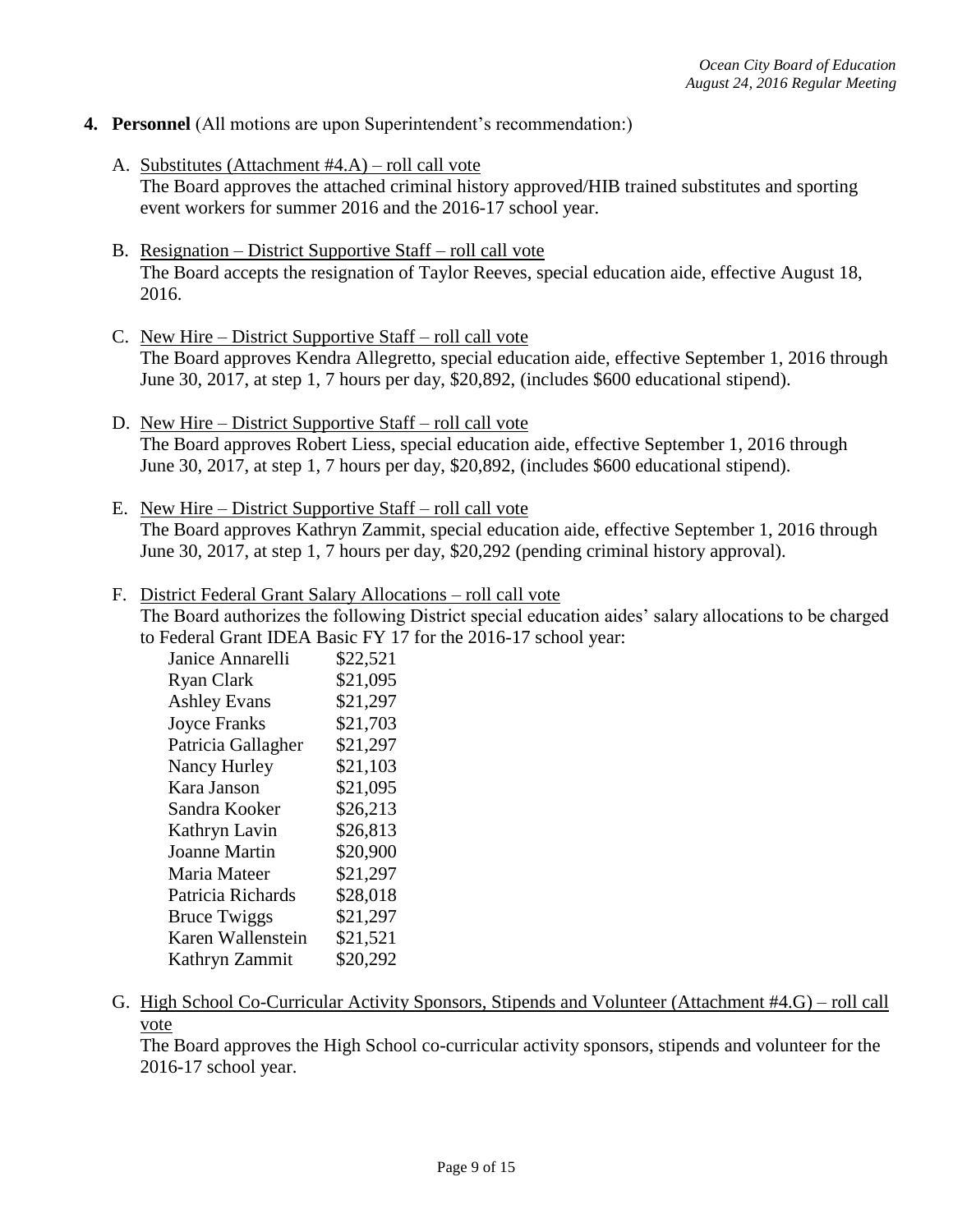H. High School Leave Replacement Coach and Stipend – roll call vote

The Board approves Timothy Tower, High School leave replacement boys' freshman soccer coach, effective September 1, 2016 through on or around September 23, 2016 for a stipend of \$4,801 (prorated).

- I. Leave of Absence High School Certificated Staff (Attachment #4.I) roll call vote The Board approves employee #0066, a paid leave of absence, effective September 1, 2016 through on or before November 17, 2016, with an expected return date of November 18, 2016.
- J. Short-Term Leave Replacement High School Certificated Staff roll call vote The Board approves Lucy Macy, short-term leave replacement High School Teacher of French, effective September 13, 2016 through on or before October 25, 2016, at a stipend of \$160 per diem (pending criminal history approval).
- K. New Hire High School Certificated Staff (Attachment  $#4.K$ ) roll call vote The Board approves Tara MacDonald, High School Teacher of English, effective September 1, 2016 through June 30, 2017, at BA, step 1, \$48,574.
- L. Leave of Absence Intermediate School Certificated Staff (Attachment #4.L) roll call vote **(Ocean City Representatives Only)** The Board approves employee #0904, a paid leave of absence, effective September 1, 2016 through on or before October 14, 2016, with an expected return date of October 17, 2016.
- M. Resignation Intermediate School Short-Term Leave Replacement roll call vote **(Ocean City Representatives Only)**

The Board accepts the resignation of Kimberly Becher, short-term leave replacement Intermediate School seventh grade mathematics teacher, effective August 11, 2016.

N. Leave Replacement – Intermediate School Supportive Staff – roll call vote **(Ocean City Representatives Only)**

The Board approves to extend Sean Silverman as the Intermediate School leave replacement custodian, effective through September 30, 2016, at a salary of step 1, \$37,441 (pro-rated).

O. New Hire – Primary School Certificated Staff (Attachment #4.O) – roll call vote **(Ocean City Representatives Only)**

The Board approves Randall Kohr, Primary School Elementary/Computer Science Teacher, effective on or before October 24, 2016 through June 30, 2017, at BA, step 1, \$48,574 (pro-rated depending on start date).

P. Primary Schools Co-Curricular Activity Sponsors and Stipends – roll call vote **(Ocean City Representatives Only)**

The Board approves Dolores Vivarelli, Primary School Knitting Club co-curricular activity sponsor, at \$1,798, level 1, for the 2016-17 school year.

Q. Primary School Federal Grant Salary Allocations – roll call vote **(Ocean City Representatives Only)** The Board authorizes the following Primary School certificated staff salary allocations to be charged to the identified Federal Grants for the 2016-17 school year:

Dolores Vivarelli, Preschool Special Ed Teacher \$14,000 - IDEA Preschool FY17 Jennifer Gatto, Title I Reading Teacher \$72,861 - Title I, Part A Kristen Morey, Title I Reading Teacher \$72,861 - Title I, Part A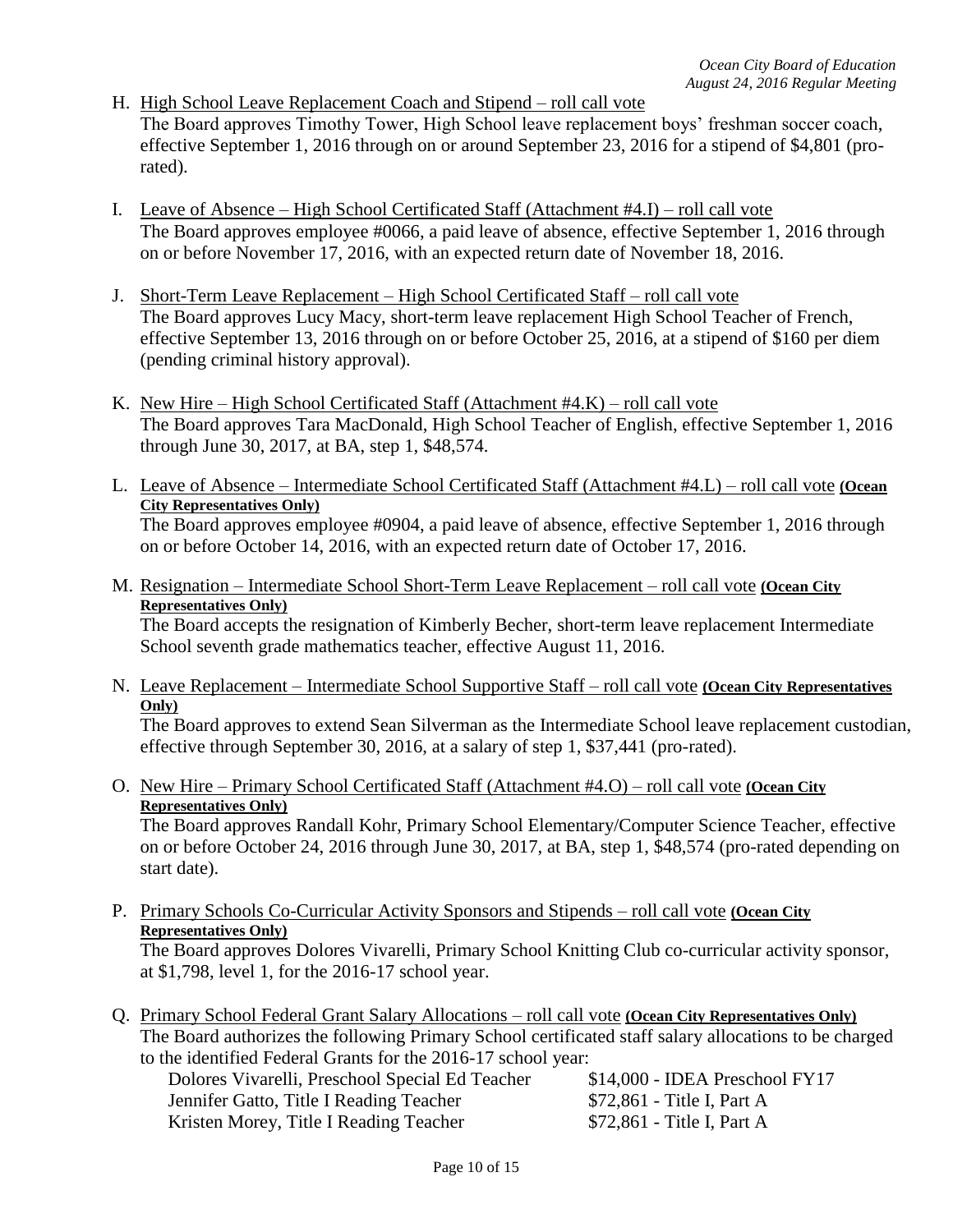Jennifer DeVlieger, Kindergarten Teacher \$18,300 - Title II, Part A Jennifer Eget, First Grade Teacher \$23,751 - Title II, Part A Danielle Humphries, First Grade Teacher \$15,250 - Title II, Part A

R. Superintendent's Goals – roll call vote

The Board approves the achievement of three merit-based goals for the Superintendent of Schools, Dr. Kathleen Taylor, which has been reviewed by the Cape May County Executive Superintendent, Dr. Richard Stepura.

Qualitative Goal # 1 – Updated, improved and structured the operational technology security mechanism, protocols and procedures in the School District in order to provide protection of student data and student personal identification information.

Quantitative Goal  $# 2$  – Conducted and calibrated the observation and evaluation for the County Teachers of the Year and, using the NJDOE scoring rubrics, evaluated the application packet and video application for each candidate. In addition, observed presentations and interviewed the top candidates and selected the 2015-16 State Teacher of the Year. Rubrics, expectations and the application process/timeline were distributed and shared with district and county administration.

Quantitative Goal # 3 – Served on the 2015-16 New Jersey Department of Education Standards Review Committee. This Committee reviewed the New Jersey Core Curriculum Content Standards in English language arts and mathematics and developed standards that reflected the educational needs and goals of our New Jersey communities. The revised standards are now referred to as the New Jersey Student Learning Standards.

Informational Item

The members of the Safety Team (HIB) for the High School, Intermediate School and Primary School for the 2106-17 school year are as follows:

High School

Lauren Sacs, Student Assistance Coordinator – Anti-Bullying Specialist Dane Tabano, Guidance Counselor – Alternate Anti-Bullying Specialist Dr. Wendy O'Neill, Assistant Principal Michael Pomatto, Teacher Catherine Kline, Teacher Margaret Corcoran, Guidance Counselor – Extension Program Liaison

Intermediate School Shannon Pruitt, Guidance Counselor - Anti-Bullying Specialist Dr. Vicki Scheetz, School Psychologist - Alternate Anti-Bullying Specialist Geoffrey Haines, Principal Pamela Wilson, Learning Disabilities/Teacher Consultant

Amber Wira, Teacher Cholehna Weaver, Teacher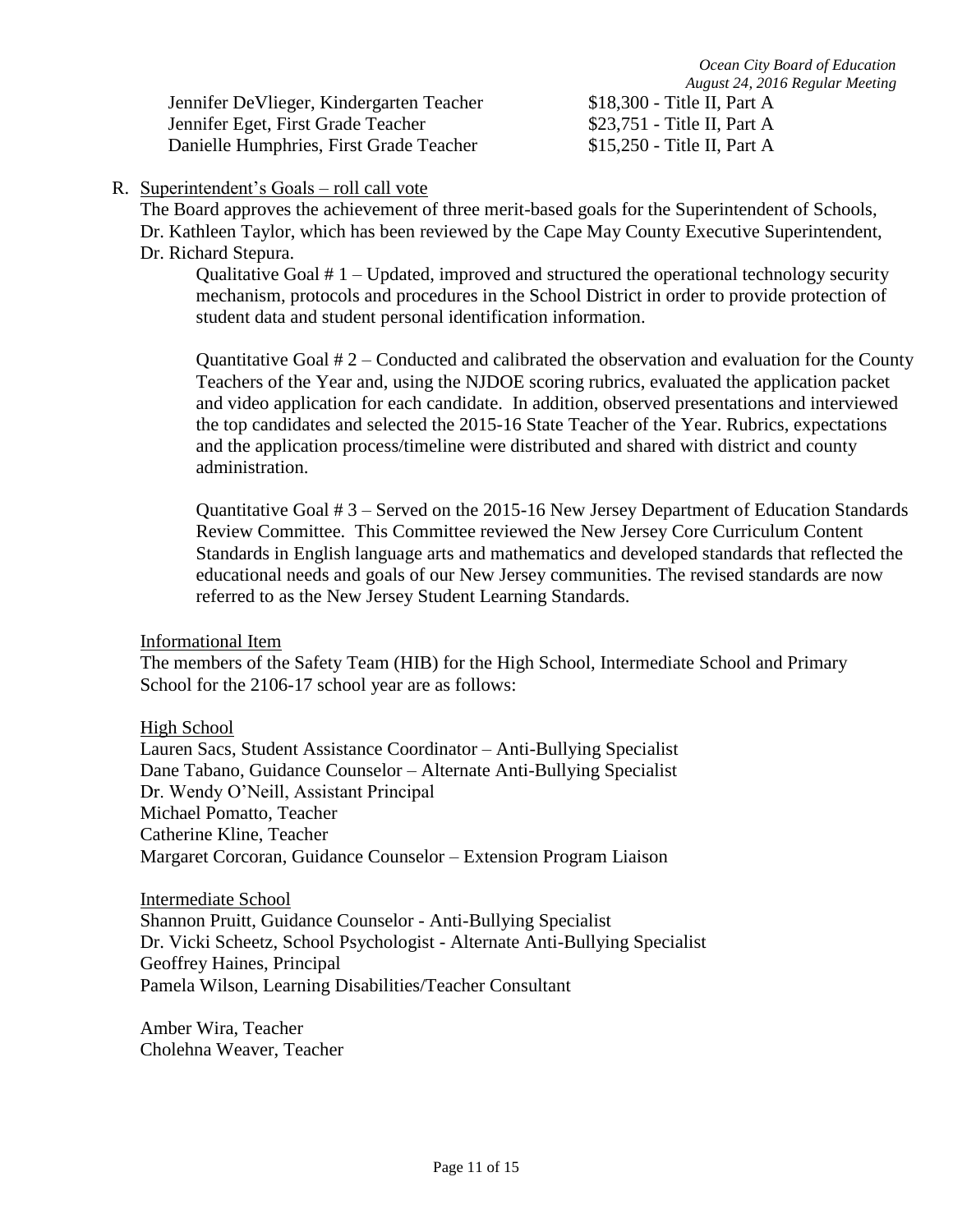Primary School Joel Dougan, Guidance Counselor - Anti-Bullying Specialist Stephanie Hurless, Learning Disabilities/Teacher Consultant – Alternate Anti-Bullying Specialist Cathleen Smith, Principal Jennifer Farrell, Teacher Dan Calhon, Teacher

- Discussion
- Negotiations Committee Report Mr. Bauer, Chairperson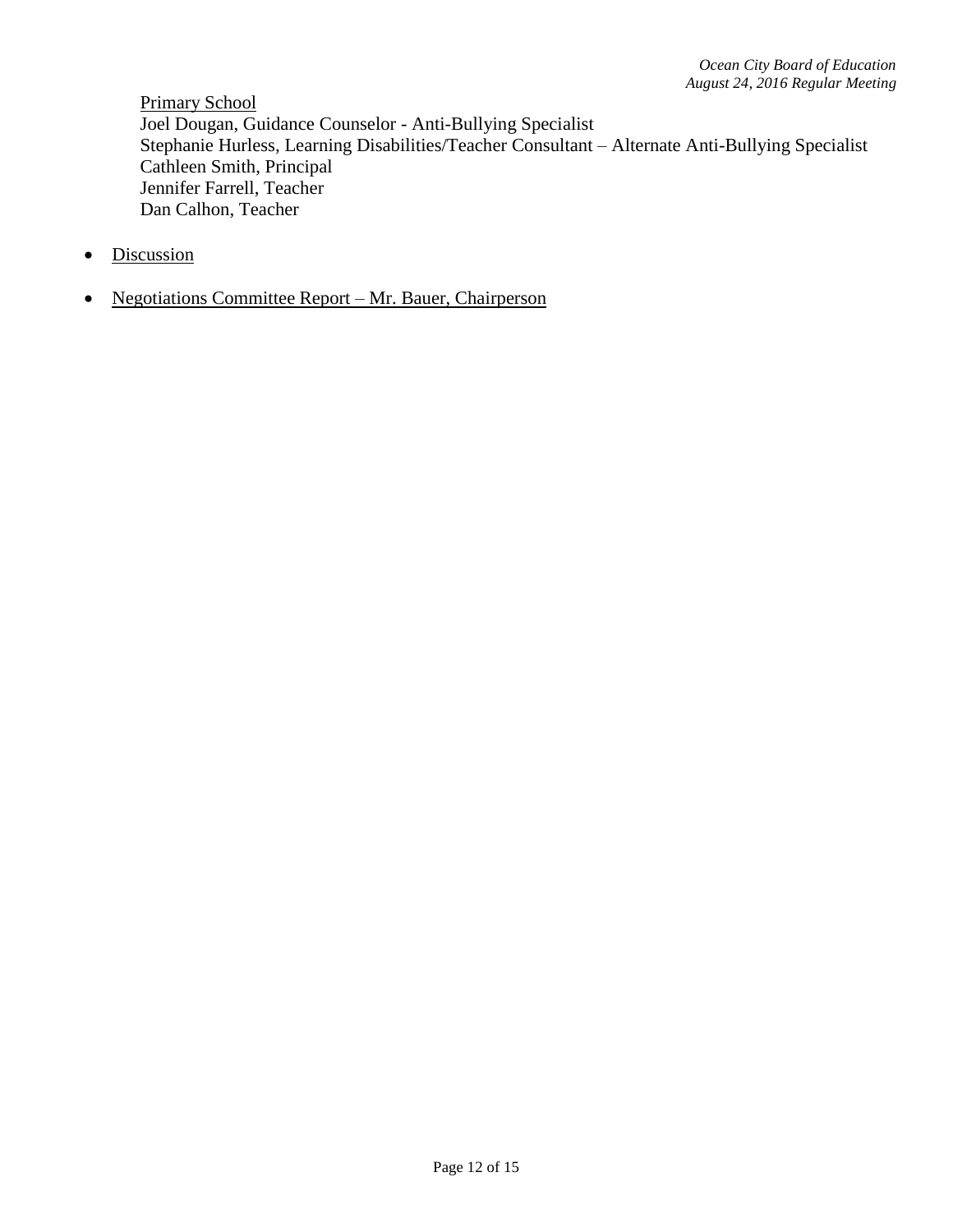### **5. Policy**

A. Policies –  $2^{nd}$  Reading (Attachment #5.A)

The Board approves the following replacements, additions and/or deletions to the Board Policy and/or Regulation Manuals.

- New Policies
	- 3125.2 Employment of Substitute Teachers
	- 8454 Management of Pediculosis
- Revised Policies
	- 1140 Affirmative Action
	- 1523 Comprehensive Equity Plan
	- 1530 Equal Employment Opportunity
	- 1550 Affirmative Action Program for Employment and Contract Practices/ Employment Practices Plan
	- 2423 Bilingual and ESL Education
	- 3124 Employment Contract
	- 3141 Resignation
	- 3159 Teaching Staff Member/School District Reporting Responsibilities
	- 3231 Outside Employment as Athletic Coach
	- 3240 Professional Development
	- 4159 Support Staff Member/School District Reporting Responsibilities
	- 5339 Screening for Dyslexia
	- 5514 Student Use of Vehicles on School Grounds
	- 5750 Equal Educational Opportunity
	- 5755 Equity in Educational Programs and Services
	- 8630 Bus Driver/Bus Aide Responsibility
- Revised Regulation
	- 1530 Equal Employment Opportunity Complaint Procedure
	- 2200 Curriculum Content
	- 2411 Guidance Counseling
	- 3144 Certification of Tenure Charges

# B. Deletion of Board Policies (2<sup>nd</sup> Reading) (Attachment #5.B)

The Board approves the following replacements, additions and/or deletions to the Board Policy and/or Regulation Manuals.

- Policy 3244 In-Service Training
- Regulation
	- 3244 In-Service Training 5514 Student Use of Vehicles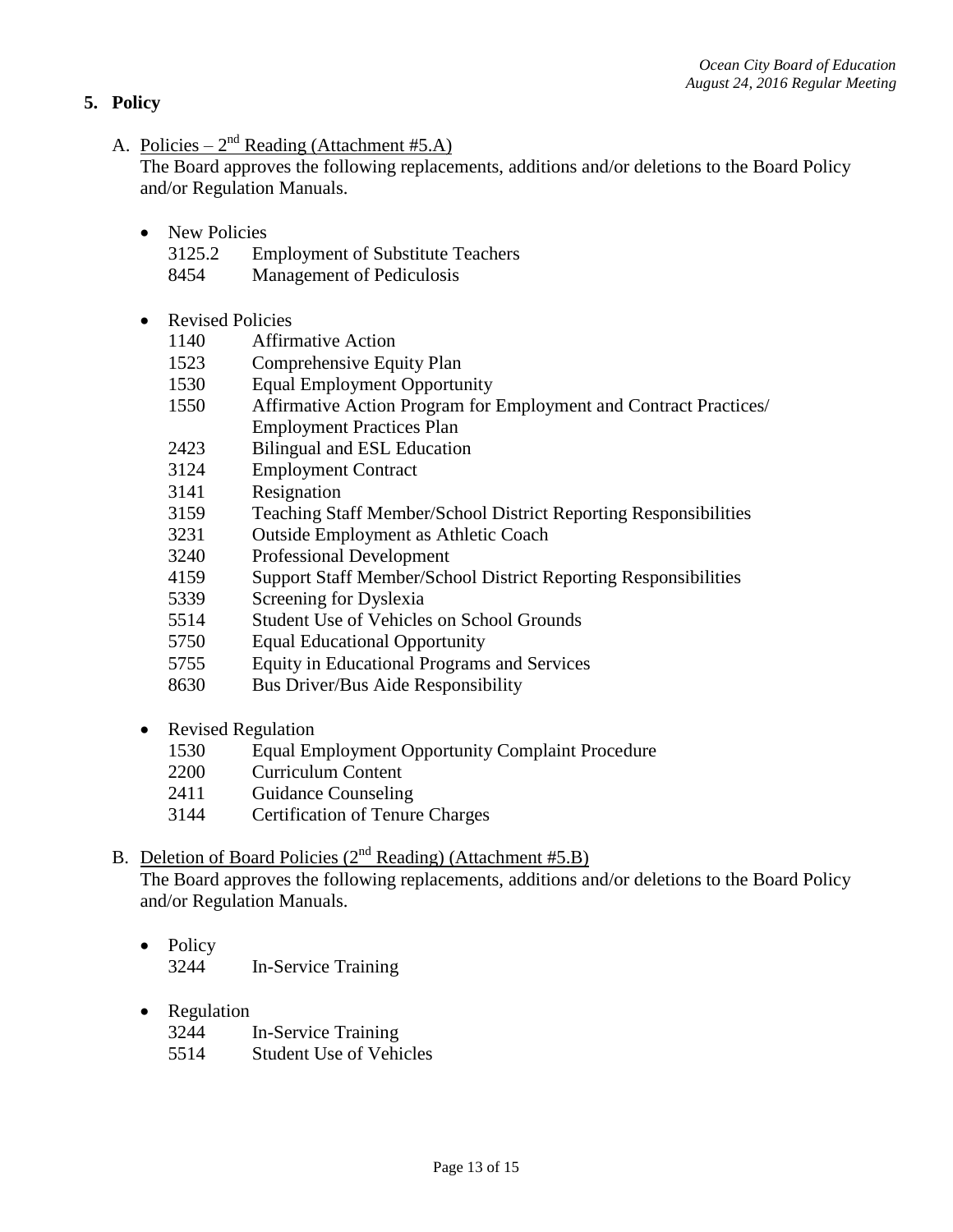C. Policies –  $1^{st}$  Reading (Attachment #5.C)

The Board approves the following replacements, additions and/or deletions to the Board Policy and/or Regulation Manuals.

- Policy
	- 5305 Health Services Personnel
- Regulation
	- 2423 Bilingual and ESL Education
	- 3126 District Mentoring Program<br>5330 Administration of Medicatio
	- Administration of Medication
	- 5350 Student Suicide
	- 8630 Emergency School Bus Procedures
- Discussion
- Policy Committee Report Mrs. Prettyman, Chairperson